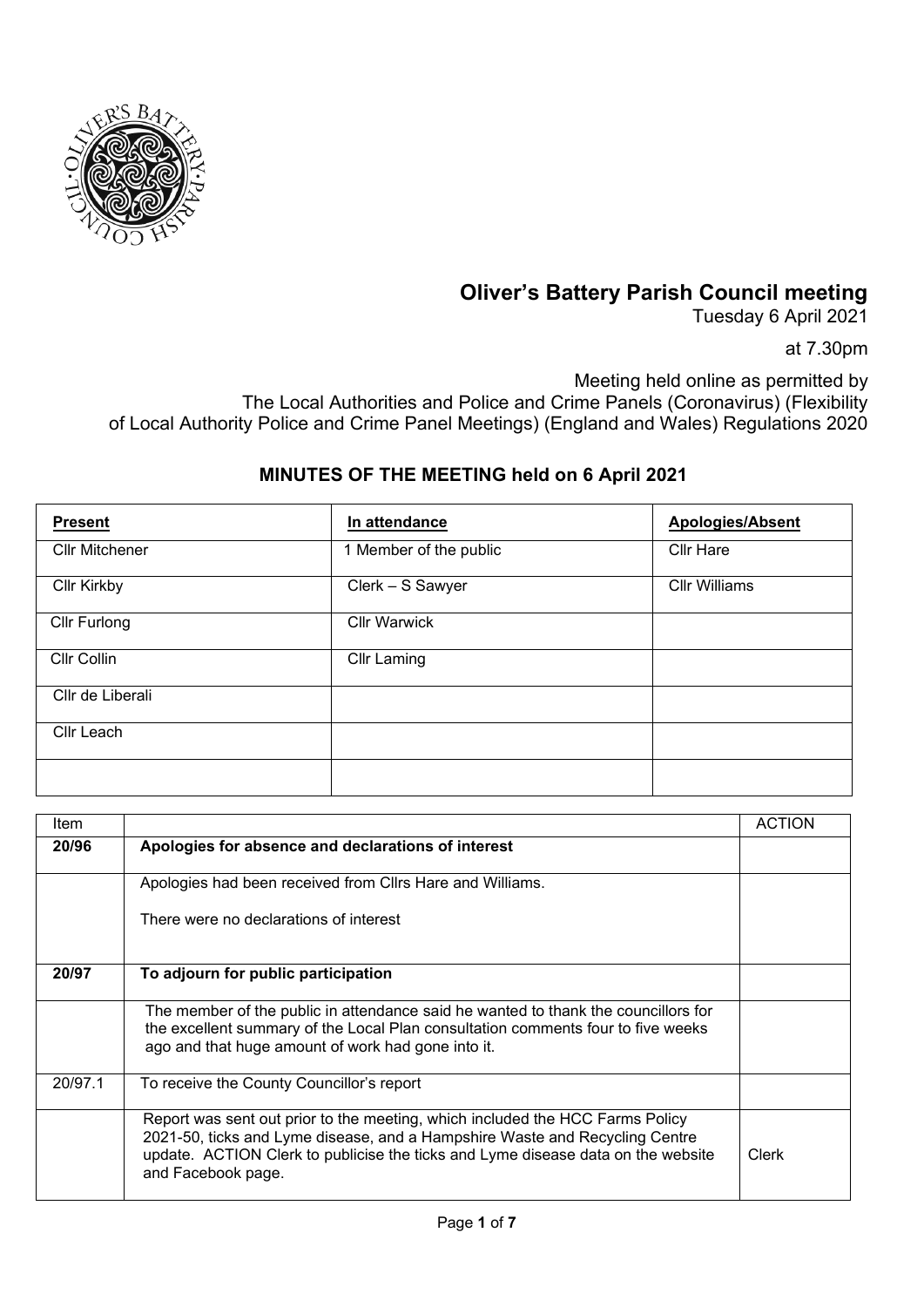|         | Cllr Warwick also reports that she had met Cllr Humby at the junction with Oliver's<br>Battery Road South and Badger Farm Road following a petition of over three hundred<br>names. HCC will carry out another review of the junction.                                                                                                         |                               |
|---------|------------------------------------------------------------------------------------------------------------------------------------------------------------------------------------------------------------------------------------------------------------------------------------------------------------------------------------------------|-------------------------------|
| 20/97.2 | To receive the District Councillor's report                                                                                                                                                                                                                                                                                                    |                               |
|         | Report was sent out prior to the meeting, which included updates on the new leisure<br>park opening, the electric vehicle charging network, progress towards carbon neutral<br>targets and re-opening of outdoor sports facilities. ACTION CIIr Laming to clarify<br>reference to football pitches at River Park and how they could be booked. | <b>Cllr Laming</b>            |
| 20/98   | To approve the Minutes of the meeting held on 2 March 2021                                                                                                                                                                                                                                                                                     |                               |
|         | RESOLVED - Agreed as a true copy (to be signed in April - see below).                                                                                                                                                                                                                                                                          |                               |
|         | It was noted that in accordance with instructions from the internal auditor all unsigned<br>minutes and payments/bank statements from the commencement of virtual meetings<br>are to be signed before the audit takes place later in the month.                                                                                                | Clerk/Cllr<br>Mitchener       |
| 20/99   | <b>Planning</b>                                                                                                                                                                                                                                                                                                                                |                               |
| 20/99.1 | To discuss the progress of resolutions from the last meeting: see Actions List                                                                                                                                                                                                                                                                 |                               |
|         | Item 20/90.1 Forward a copy of the Save South Winchester Group flyer to Clerk -<br>action complete                                                                                                                                                                                                                                             |                               |
|         | Item 20/90.3 Finalise Strategic Issues and Priorities topics - action complete                                                                                                                                                                                                                                                                 |                               |
|         | Item 20/90.3 Submit email response (to Strategic Issues and Priorities consultation)<br>as the online questions do not cover all the issues, and share the further insights with<br>residents - action ongoing until 12 April                                                                                                                  |                               |
|         | Item 20/90.3 Identify any other key topics and insights that should be included in<br>information to local residents - action ongoing until 12 April                                                                                                                                                                                           |                               |
|         | Item 20/90.3 Circulate further insights and information to local residents before being<br>issued on 15 March - action complete                                                                                                                                                                                                                |                               |
|         | Item 20/90.3 Circulate a Council response for approval at April meeting - action<br>complete                                                                                                                                                                                                                                                   |                               |
| 20/99.2 | To consider planning report from Councillor Furlong and agree actions                                                                                                                                                                                                                                                                          |                               |
|         | Report was sent out prior to the meeting. Two new applications:                                                                                                                                                                                                                                                                                |                               |
|         | 33 Old Kennels Lane (21/00285/HOU) major conversion of existing bungalow – one<br>comment in support on WCC website. RESOLVED no comment                                                                                                                                                                                                       |                               |
|         | 150 Oliver's Battery Road South (21/00327/HOU) two-storey extension. The<br>proposals do not appear to contravene the Design Guidelines for the Oliver's Battery<br>Road South area. No comments on WCC website. RESOLVED no comment                                                                                                           |                               |
|         | Update on applications previously discussed                                                                                                                                                                                                                                                                                                    |                               |
|         | 3 Downlands Road (21/00248/HOU) addition of a garage (with adjoined playroom) to<br>the side of the property - the proposals do not contravene the OBVDS design<br>guidelines - current                                                                                                                                                        |                               |
|         | 12 Plovers Down (21/00205/HOU) first floor side and rear extensions single storey<br>rear extension - a new objection had been received from a neighbour at 4 Priors Way<br>concerned about bulk of the building. RESOLVED to ask the case officer to visit the<br>neighbour before reaching a decision.                                       | Cllr Furlong/<br><b>Clerk</b> |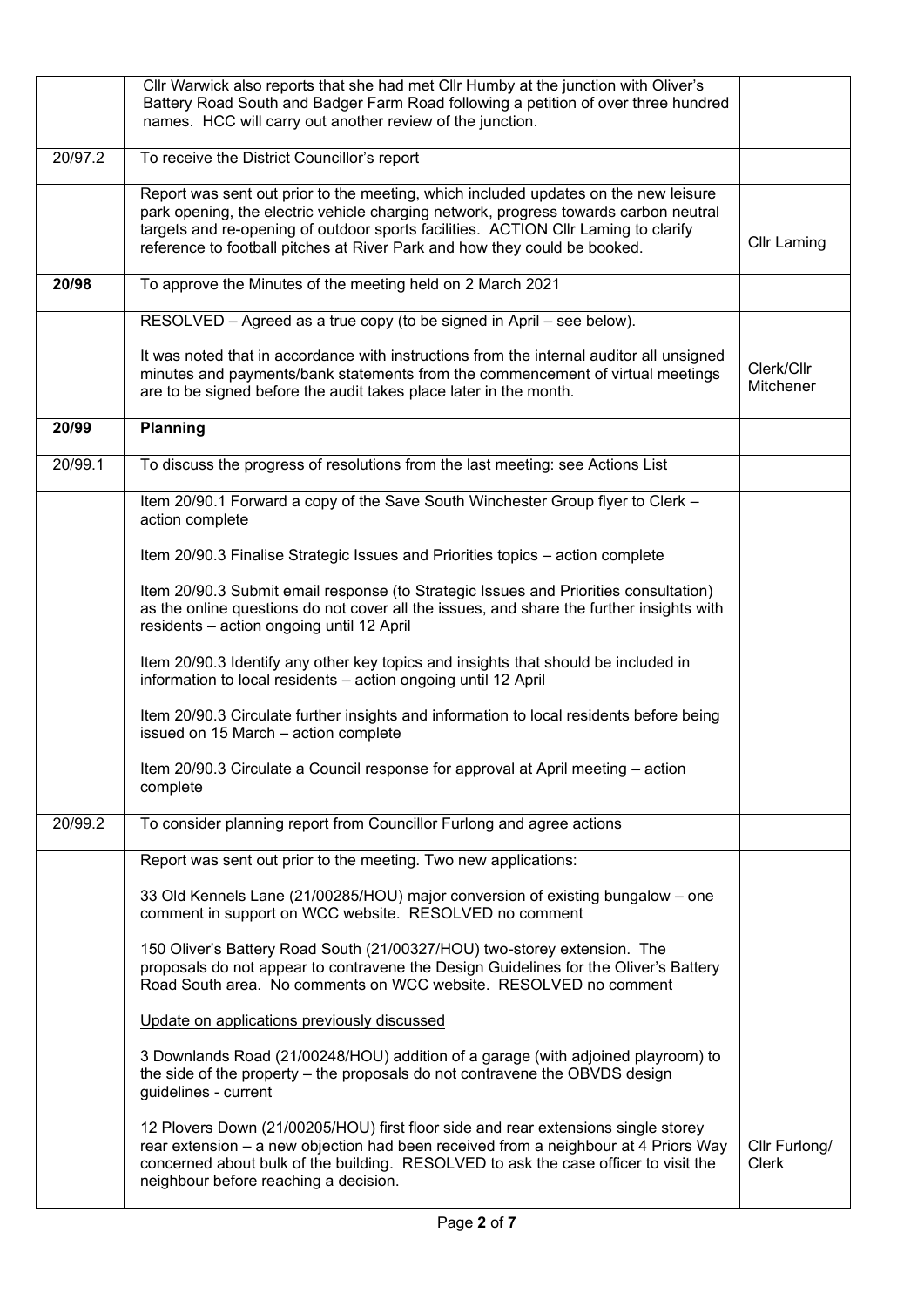|          | 3A Compton Close (21/00187/HOU) erection of a single-storey ground floor rear<br>extension and single-storey first floor rear extension - permitted 25 March                                                                                                                                                                                                                                                                                                                                                                                                                                   |                                           |
|----------|------------------------------------------------------------------------------------------------------------------------------------------------------------------------------------------------------------------------------------------------------------------------------------------------------------------------------------------------------------------------------------------------------------------------------------------------------------------------------------------------------------------------------------------------------------------------------------------------|-------------------------------------------|
|          | 13 Oliver's Battery Crescent (21/00029/HOU) proposed single storey rear extension<br>and detached garage - permitted 4 March                                                                                                                                                                                                                                                                                                                                                                                                                                                                   |                                           |
|          | 93 Old Kennels Lane (21/00023/FUL) construction of new 4 bedroom detached<br>dwelling with detached garage following demolition of existing dwelling and garage -<br>permitted 11 March                                                                                                                                                                                                                                                                                                                                                                                                        |                                           |
|          | Enforcement                                                                                                                                                                                                                                                                                                                                                                                                                                                                                                                                                                                    |                                           |
|          | WCC Planning Enforcement provided an update prior to the meeting:                                                                                                                                                                                                                                                                                                                                                                                                                                                                                                                              |                                           |
|          | 20/00156/WKS, 85 Old Kennels Lane: alleged works not in accordance with plans -<br>addition of Velux in roof (planning application 18/02884/FUL). Site visited, met with<br>owner. Advised new window would require planning permission.                                                                                                                                                                                                                                                                                                                                                       |                                           |
|          | 20/00236/WKS, 29 Old Kennels Lane: alleged new fence approximately 2.75m high<br>has been erected. WCC have visited but unable to measure it. It will need to be re-<br>visited.                                                                                                                                                                                                                                                                                                                                                                                                               |                                           |
|          | 21/00236/WKS, 8 Sunnydown Road: obscure glazing in dormer windows. Potential<br>breach being investigated.                                                                                                                                                                                                                                                                                                                                                                                                                                                                                     |                                           |
| 20/99.3  | To consider Council's response to Strategic Issues and Priorities consultation from<br>Cllrs Kirkby, Leach and Furlong and agree actions                                                                                                                                                                                                                                                                                                                                                                                                                                                       |                                           |
|          | Some email correspondence had been circulated in advance of the meeting, also<br>draft responses to all the topics in the consultation. Cllr Mitchener echoed the<br>member of the public's earlier comments in praise of the work on providing guidance<br>that has been carried out by Cllrs Kirkby, Leach and Furlong. Cllr Kirkby invited<br>comments from councillors on the sections. All agreed with the proposed wording.<br>ACTION CIIr Kirkby to issue full consultation response to WCC Planning and to<br>Contacts List and seek feedback from residents on their own submissions. | <b>Cllr Kirkby</b>                        |
| 20/99.4  | To ratify the urgent decision to fund SSWCG flyers issued to local residents                                                                                                                                                                                                                                                                                                                                                                                                                                                                                                                   |                                           |
|          | A report had been circulated in advance of the meeting recommending retrospective<br>agreement to fund the £55 flyer costs. The flyers were issued in response to the<br>concerns of residents that site investigation works were being undertaken on the golf<br>course. RESOLVED to fund retrospectively                                                                                                                                                                                                                                                                                     | <b>Clerk</b>                              |
| 20/100   | <b>Finance and Council matters</b>                                                                                                                                                                                                                                                                                                                                                                                                                                                                                                                                                             |                                           |
| 20/100.1 | To discuss the progress of resolutions from the last meeting: see Actions List                                                                                                                                                                                                                                                                                                                                                                                                                                                                                                                 |                                           |
|          | Item 20/91.1 Liaise to identify options for resolving parking issues at the Recreation<br>Ground - ongoing                                                                                                                                                                                                                                                                                                                                                                                                                                                                                     | <b>Cllrs Collin</b><br>and de<br>Liberali |
|          | Item 20/91.3 Appoint internal auditor - action complete                                                                                                                                                                                                                                                                                                                                                                                                                                                                                                                                        |                                           |
|          | Item 20/91.4 Pay Victim Support grant of £50 – action complete                                                                                                                                                                                                                                                                                                                                                                                                                                                                                                                                 |                                           |
|          | Item 20/91.5 Pay Oliver's Battery Community Film Club grant of £500 - action<br>complete                                                                                                                                                                                                                                                                                                                                                                                                                                                                                                       |                                           |
|          | Item 20/91.6 Circulate suggested Style Guideline template for Council documents in<br>Word for comments - agenda item                                                                                                                                                                                                                                                                                                                                                                                                                                                                          |                                           |
|          | Item 20/91.7 Check with NALC through HALC the basis for including paragraph in the<br>template and in the meantime to publish the Policy without this paragraph – action<br>complete. The Clerk read out the statement received from HALC. ACTION Clerk to                                                                                                                                                                                                                                                                                                                                     |                                           |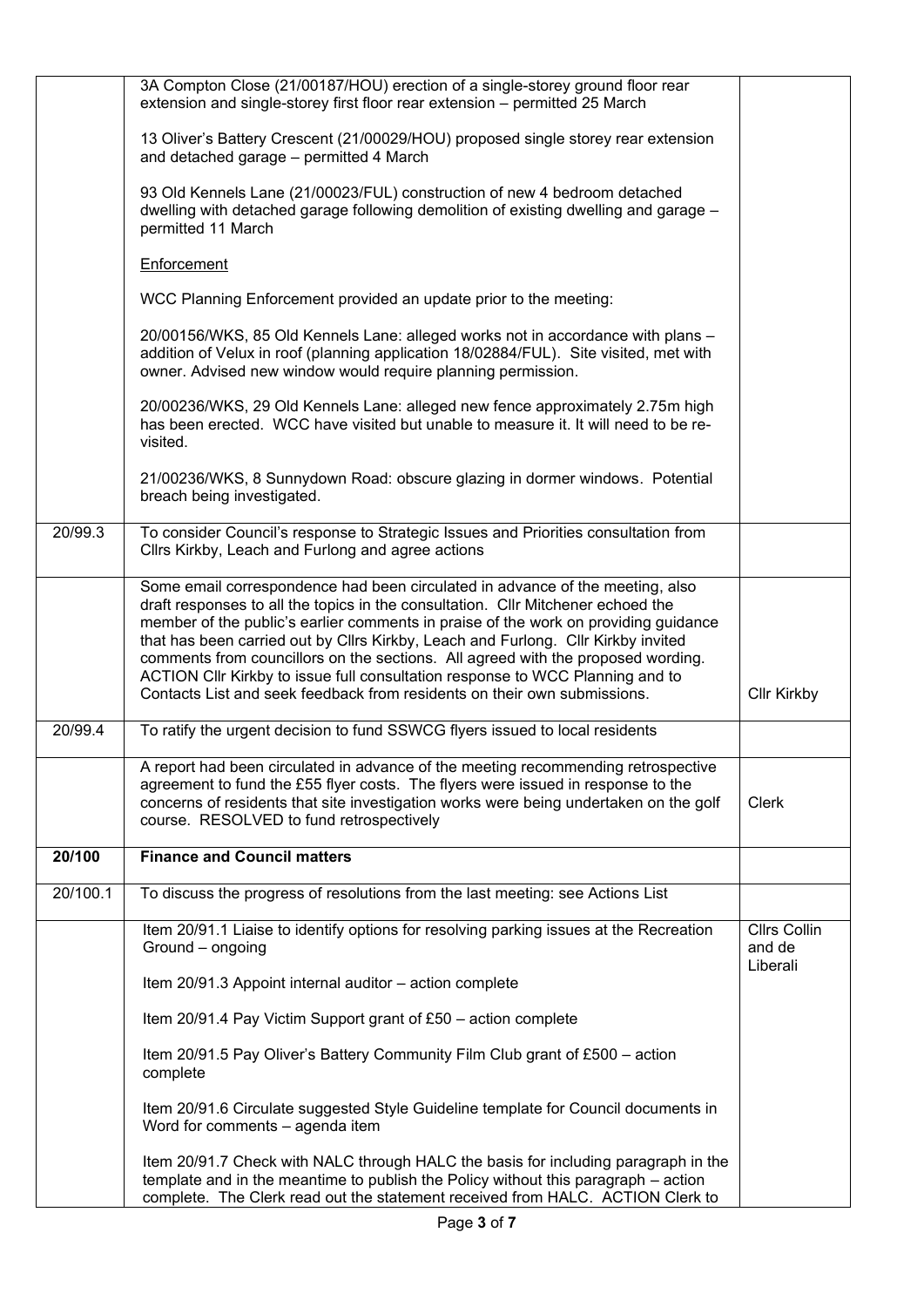|                                                                                                                            | add to the May agenda for further discussion.                                               |                   |                           |  |                |                                                                                         | Clerk        |          |                   |  |
|----------------------------------------------------------------------------------------------------------------------------|---------------------------------------------------------------------------------------------|-------------------|---------------------------|--|----------------|-----------------------------------------------------------------------------------------|--------------|----------|-------------------|--|
| 20/100.2                                                                                                                   | To accept payments for March and agree the March bank transactions with the bank<br>balance |                   |                           |  |                |                                                                                         |              |          |                   |  |
|                                                                                                                            | RESOLVED to approve payments and bank reconciliation.                                       |                   |                           |  |                |                                                                                         |              |          |                   |  |
|                                                                                                                            | Payments/Receipts List and Bank Reconcilation for April 2021 Meeting                        |                   |                           |  |                |                                                                                         |              |          |                   |  |
|                                                                                                                            | <b>PAYMENTS</b>                                                                             |                   |                           |  |                |                                                                                         |              |          |                   |  |
|                                                                                                                            | Invoice Date                                                                                |                   | Supplier                  |  |                | Details                                                                                 |              | Gross    |                   |  |
|                                                                                                                            | 04-Mar-21                                                                                   | OB Community Film |                           |  | Grant          |                                                                                         |              | 500.00   |                   |  |
|                                                                                                                            | 05-Mar-21                                                                                   | Hursley PC        |                           |  |                | Contributions to planning consultants                                                   |              | 1,000.00 |                   |  |
|                                                                                                                            | 12-Mar-21                                                                                   | ID Mobile         |                           |  | Mobile phone   |                                                                                         |              | 10.63    |                   |  |
|                                                                                                                            | 15-Mar-21                                                                                   | l S Sa wyer       |                           |  | March          |                                                                                         |              | 677.10   |                   |  |
|                                                                                                                            | 15-Mar-21                                                                                   | Hampshire Pension |                           |  | March          |                                                                                         |              | 174.83   |                   |  |
|                                                                                                                            | 30-Mar-21                                                                                   | Victim Support    |                           |  | Grant          |                                                                                         |              | 50.00    |                   |  |
|                                                                                                                            | 31-Mar-21                                                                                   | Unity Trust Bank  |                           |  | Service charge |                                                                                         |              | 18.00    |                   |  |
|                                                                                                                            |                                                                                             |                   |                           |  |                | Unpaid - for approval at April meeting (therefore 2021/22 account year cashbook)        |              | 2,430.56 |                   |  |
|                                                                                                                            | 07-Mar-21                                                                                   | Peter Arnold      |                           |  |                | Scrub clean five benches and re-oil                                                     |              | 80.00    |                   |  |
|                                                                                                                            | 10-Mar-21                                                                                   | B Collin          |                           |  |                | Replacement tap for recreation ground                                                   |              | 44.47    |                   |  |
|                                                                                                                            | 05-Mar-21                                                                                   | Green Smile       |                           |  |                | Grounds maintenance                                                                     |              | 451.50   |                   |  |
|                                                                                                                            | 25-Mar-21                                                                                   | Sarsen Press      |                           |  |                | 700 A4 letters printed                                                                  |              | 55.00    |                   |  |
|                                                                                                                            | 31-Mar-21                                                                                   | wcc               |                           |  |                | Annual play inspection                                                                  |              | 44.95    |                   |  |
|                                                                                                                            | 01-Apr-21                                                                                   | S Sawyer          |                           |  |                | HP Printer paper A4 80 gsm 5 ream                                                       |              | 19.98    |                   |  |
|                                                                                                                            |                                                                                             |                   |                           |  |                |                                                                                         |              |          | 695.90 To be paid |  |
|                                                                                                                            |                                                                                             |                   |                           |  |                |                                                                                         |              |          |                   |  |
|                                                                                                                            |                                                                                             |                   |                           |  |                |                                                                                         |              |          |                   |  |
|                                                                                                                            |                                                                                             |                   |                           |  |                | Bank balance as at 28 February £17,456.63                                               |              |          |                   |  |
|                                                                                                                            |                                                                                             |                   |                           |  |                |                                                                                         |              |          |                   |  |
|                                                                                                                            | Plus receipts                                                                               |                   |                           |  |                |                                                                                         |              |          |                   |  |
|                                                                                                                            | None                                                                                        |                   |                           |  |                |                                                                                         |              |          |                   |  |
|                                                                                                                            |                                                                                             |                   |                           |  |                | 17,456.63                                                                               |              |          |                   |  |
|                                                                                                                            |                                                                                             |                   |                           |  |                |                                                                                         |              |          |                   |  |
|                                                                                                                            | Less payments March                                                                         |                   |                           |  |                | 2,430.56                                                                                |              |          |                   |  |
|                                                                                                                            | Less payments from March sheet                                                              |                   |                           |  | 827.02         |                                                                                         |              |          |                   |  |
|                                                                                                                            |                                                                                             |                   |                           |  |                | 14,199.05                                                                               |              |          |                   |  |
|                                                                                                                            |                                                                                             |                   |                           |  |                |                                                                                         |              |          |                   |  |
|                                                                                                                            |                                                                                             |                   |                           |  |                | Bank balance as at 31 March £14,199.05                                                  |              |          |                   |  |
|                                                                                                                            |                                                                                             |                   | Payments still to be made |  |                | 695.90                                                                                  |              |          |                   |  |
|                                                                                                                            | To consider renewal of CPRE subscription                                                    |                   |                           |  |                |                                                                                         |              |          |                   |  |
| 20/100.3                                                                                                                   |                                                                                             |                   |                           |  |                |                                                                                         |              |          |                   |  |
|                                                                                                                            |                                                                                             |                   |                           |  |                | The subscription is due for renewal on 27 May. It was felt that renewal for £36 for the |              |          |                   |  |
|                                                                                                                            |                                                                                             |                   |                           |  |                | next twelve months was worth doing because of their usefulness in respect of local      |              |          |                   |  |
|                                                                                                                            |                                                                                             |                   |                           |  |                | issues such as the green belt, local plan, and possible future developments in the      |              |          |                   |  |
|                                                                                                                            | parish. ACTION Clerk to renew membership at the relevant time.                              |                   |                           |  |                |                                                                                         |              |          | <b>Clerk</b>      |  |
|                                                                                                                            |                                                                                             |                   |                           |  |                |                                                                                         |              |          |                   |  |
| 20/100.4                                                                                                                   | To consider grant application from Countryside Group                                        |                   |                           |  |                |                                                                                         |              |          |                   |  |
|                                                                                                                            |                                                                                             |                   |                           |  |                | A grant application for £190.83 had been circulated, for this year's insurance          |              |          |                   |  |
| premium. The Clerk confirmed that evidence that the premium has been paid has                                              |                                                                                             |                   |                           |  |                |                                                                                         |              |          |                   |  |
| been provided and the application is in compliance with the Grant Policy.<br>RESOLVED to pay the grant amount applied for. |                                                                                             |                   |                           |  |                |                                                                                         | <b>Clerk</b> |          |                   |  |
| 20/100.5                                                                                                                   | To consider renewal of SLCC and HALC memberships                                            |                   |                           |  |                |                                                                                         |              |          |                   |  |
|                                                                                                                            | A report had been circulated by the Clerk summarising the most relevant benefits of         |                   |                           |  |                |                                                                                         |              |          |                   |  |
|                                                                                                                            | membership of each organisation to the PC. It was felt that membership of both              |                   |                           |  |                |                                                                                         |              |          |                   |  |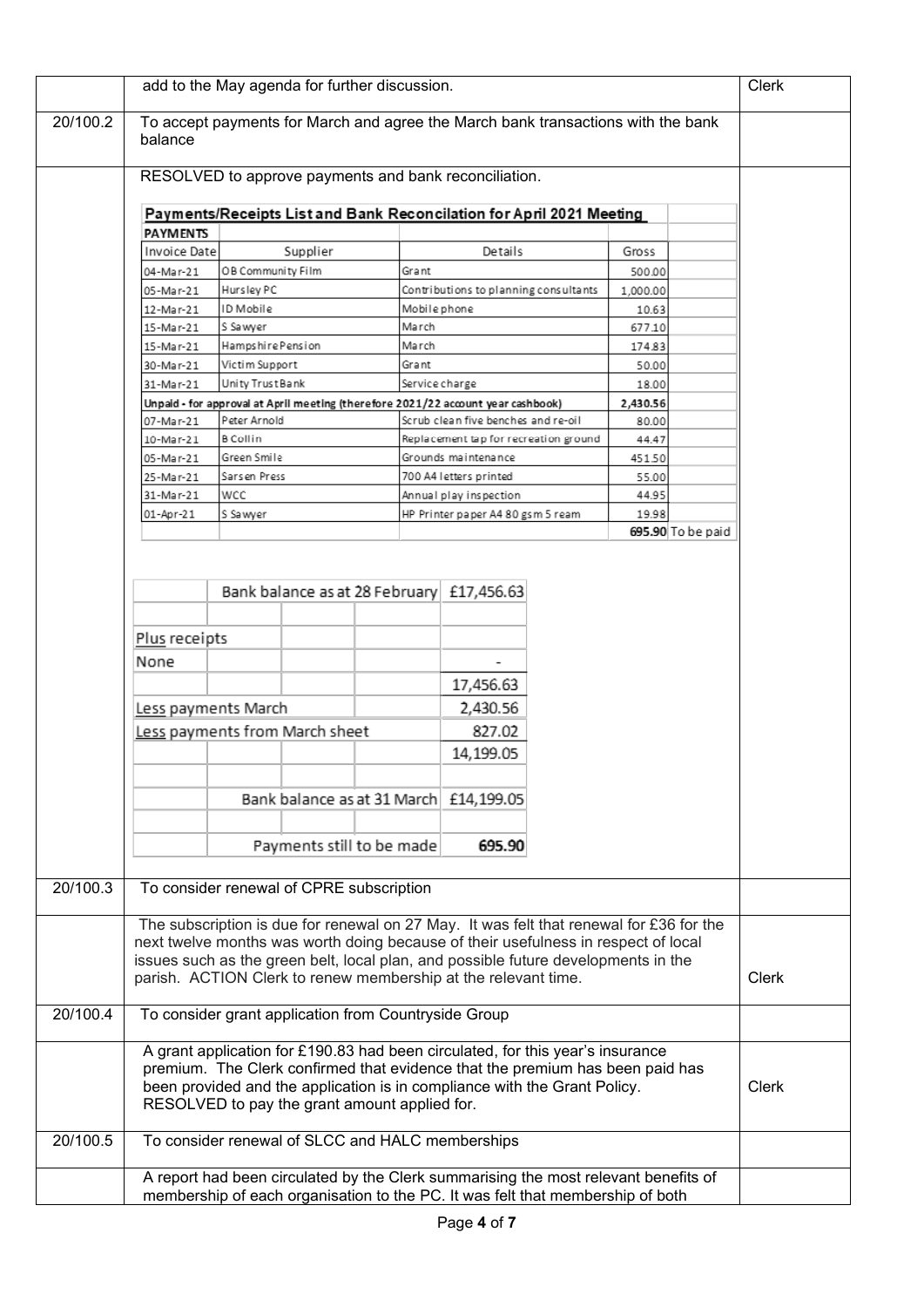|          | organisations were insurance policies. ACTION Clerk to renew both subscriptions at<br>the relevant time, assuming that the HALC fee is similar to last year's, and when the<br>HALC membership notification is received Clerk also to confirm how the fee is arrived<br>at especially in relation to size of council.                                                                                                                                                                                                                                                                                                                                                            | <b>Clerk</b>                     |
|----------|----------------------------------------------------------------------------------------------------------------------------------------------------------------------------------------------------------------------------------------------------------------------------------------------------------------------------------------------------------------------------------------------------------------------------------------------------------------------------------------------------------------------------------------------------------------------------------------------------------------------------------------------------------------------------------|----------------------------------|
| 20/101   | <b>Communications</b>                                                                                                                                                                                                                                                                                                                                                                                                                                                                                                                                                                                                                                                            |                                  |
| 20/101.1 | To consider Style Guideline template for Council documents from Cllr de Liberali and<br>agree actions                                                                                                                                                                                                                                                                                                                                                                                                                                                                                                                                                                            |                                  |
|          | Cllr de Liberali confirmed that a template had been uploaded to Slack but not<br>emailed. ACTION Cllr de Liberali to update the document and forward to the Clerk<br>who will use the Microsoft accessibility compliance check facility before issuing to<br>Cllrs for comments.                                                                                                                                                                                                                                                                                                                                                                                                 | Cllr de<br>Liberali &<br>Clerk   |
| 20/102   | Recreation Ground, Wildlife Conservation Area and the Battery                                                                                                                                                                                                                                                                                                                                                                                                                                                                                                                                                                                                                    |                                  |
| 20/102.1 | To discuss the progress of resolutions from the last meeting: see Actions List                                                                                                                                                                                                                                                                                                                                                                                                                                                                                                                                                                                                   |                                  |
|          | Item 20/92.1 Add step-ups exercise to list of items to receive application of anti-slip<br>stain as soon as weather allows. Actions due: anti-slip stain and preparation and<br>staining of benches (volunteers need to be identified to carry this out), and more<br>'slippery when wet' signs are required $-$ by the 10 <sup>th</sup> volunteers to apply anti-slip, if not<br>done ClIrs de Liberali and Collin will do it - ClIr de Liberali has suggested a couple of<br>dates in April to carry this out so it is completed by May, and hopefully volunteers<br>and councillors will turn up on the relevant dates. Cllr de Liberali to purchase more<br>anti-slip stain. | Cllrs de<br>Liberali &<br>Collin |
|          | Item 20/92.2 Confirm to groundsman that two visits per week are approved - action<br>complete                                                                                                                                                                                                                                                                                                                                                                                                                                                                                                                                                                                    |                                  |
|          | Item 20/92.3 Report for a replacement swing to be brought to next meeting and invite<br>quotation from Outside Classrooms. Cllr de Liberali proposed a temporary solution<br>to make safe, it this does not work the swing must be taken out of use - agenda item                                                                                                                                                                                                                                                                                                                                                                                                                |                                  |
|          | Item 20/92.3 Identify handyperson volunteers to apply stain or Cllrs de Liberali and<br>Collin to do it themselves - see comments above                                                                                                                                                                                                                                                                                                                                                                                                                                                                                                                                          |                                  |
|          | Item 20/92.3 Check benches to confirm which ones need treatment and identify<br>handyperson volunteers to apply treatment – see comments above – need to identify<br>which benches are affected and a programme, then who will carry out the work (ie<br>councillors, volunteers or external party)                                                                                                                                                                                                                                                                                                                                                                              | Cllr de<br>Liberali              |
|          | Item 20/92.4 Report to consider Rec and The Battery Policy schedule – covered later<br>by Cllr Collin's report                                                                                                                                                                                                                                                                                                                                                                                                                                                                                                                                                                   |                                  |
|          | Item 20/92.5 Bring a proposal re small notices to a meeting – covered later by Cllr<br>Collin's report                                                                                                                                                                                                                                                                                                                                                                                                                                                                                                                                                                           |                                  |
|          | Item 20.92.6 Circulate link to Rec survey - action not done                                                                                                                                                                                                                                                                                                                                                                                                                                                                                                                                                                                                                      | Cllr de<br>Liberali              |
| 20/102.2 | To consider report from Councillor Collin based on Groundsman's weekly reports and<br>agree actions                                                                                                                                                                                                                                                                                                                                                                                                                                                                                                                                                                              |                                  |
|          | No report had been written. No issues had been identified in the groundsman's<br>weekly reports.                                                                                                                                                                                                                                                                                                                                                                                                                                                                                                                                                                                 |                                  |
| 20/102.3 | To receive reports on routine and ad-hoc tasks that have been completed (Standing<br>Item)                                                                                                                                                                                                                                                                                                                                                                                                                                                                                                                                                                                       |                                  |
|          | No report had been received.                                                                                                                                                                                                                                                                                                                                                                                                                                                                                                                                                                                                                                                     |                                  |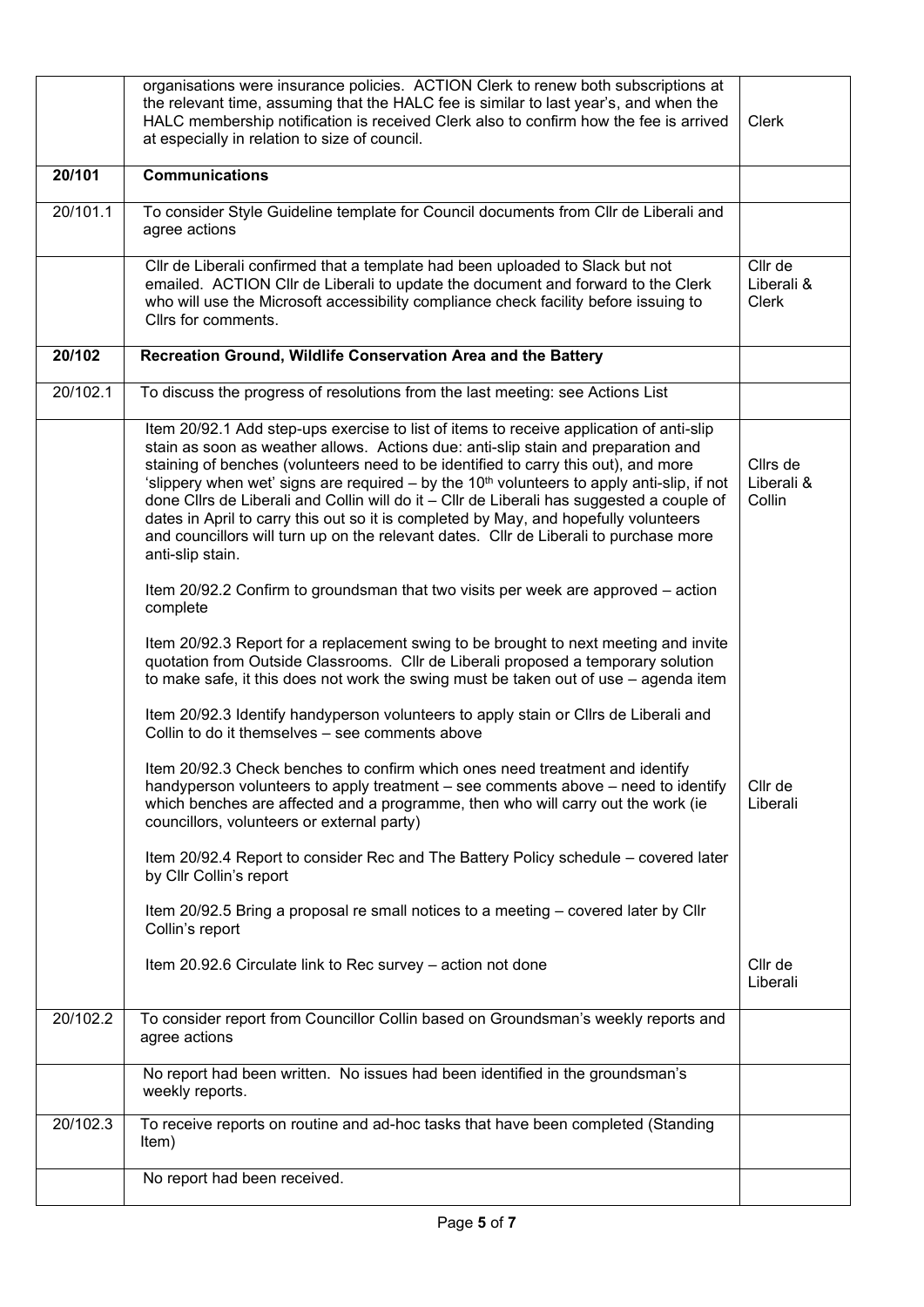| 20/102.4 | To consider Recreation Ground and The Battery Policy schedule report by Cllrs Collin<br>and de Liberali                                                                                                                                                                                                                                                                                                                                                                                                                                                                                                                                                                                                                                                                                                                                                                                                                                                                                                                                                                                                                                                                                                                              |                                         |
|----------|--------------------------------------------------------------------------------------------------------------------------------------------------------------------------------------------------------------------------------------------------------------------------------------------------------------------------------------------------------------------------------------------------------------------------------------------------------------------------------------------------------------------------------------------------------------------------------------------------------------------------------------------------------------------------------------------------------------------------------------------------------------------------------------------------------------------------------------------------------------------------------------------------------------------------------------------------------------------------------------------------------------------------------------------------------------------------------------------------------------------------------------------------------------------------------------------------------------------------------------|-----------------------------------------|
|          |                                                                                                                                                                                                                                                                                                                                                                                                                                                                                                                                                                                                                                                                                                                                                                                                                                                                                                                                                                                                                                                                                                                                                                                                                                      |                                         |
|          | A report had been circulated in advance of the meeting, covering various initiatives<br>for the Recreation Ground. The report covered signs, narrative for 'rules' for the<br>Recreation Ground on the website, the taps area, grounds maintenance, possible<br>fundraising, a suggestion for using the tennis court as an all-weather area and the<br>handyperson group. Cllr Collin also confirmed there is some information on the<br>'Recreation' channel on Slack. It was agreed that it was a good idea to take the<br>tennis net down for the winter and to do this initially from 1 December to 28 February<br>and see how it goes. Suggested that as there was a limited budget for remedial and<br>new works, grants should be sought and all proposals should be prioritised and<br>costed, including outcomes from survey, rather than dealt with in an ad-hoc way.<br>ACTION Councillors to provide feedback on the report, Cllr Collin to chat to the<br>greenkeepers at the golf club and Green Smile in respect of advice on re-<br>seeding/building up areas that have deteriorated as highlighted in the recent annual<br>inspection, Cllr Collin to provide a report to Cllr Leach for inclusion in the OB-server | All Clirs<br>Cllr Collin<br>Cllr Collin |
| 20/102.5 | To consider report on Annual Play Inspection from Cllrs Collin and de Liberali and<br>agree actions                                                                                                                                                                                                                                                                                                                                                                                                                                                                                                                                                                                                                                                                                                                                                                                                                                                                                                                                                                                                                                                                                                                                  |                                         |
|          | No report had been prepared. ACTION Clerk to add to the May meeting agenda, Cllr                                                                                                                                                                                                                                                                                                                                                                                                                                                                                                                                                                                                                                                                                                                                                                                                                                                                                                                                                                                                                                                                                                                                                     | <b>Clerk</b>                            |
|          | de Liberali to prepare spreadsheet for the next Recreation Ground meeting, so that<br>appropriate decisions can be identified for each item in the report. Cllr de Liberali<br>confirmed that he had already mended a couple of items raised in the report.                                                                                                                                                                                                                                                                                                                                                                                                                                                                                                                                                                                                                                                                                                                                                                                                                                                                                                                                                                          | Cllr de<br>Liberali                     |
| 20/102.6 | To consider quotation for replacement swing or alternative proposals                                                                                                                                                                                                                                                                                                                                                                                                                                                                                                                                                                                                                                                                                                                                                                                                                                                                                                                                                                                                                                                                                                                                                                 |                                         |
|          | Cllr Collin confirmed that Outside Classrooms had looked at the swing but not yet<br>submitted recommendations for replacement. Cllrs de Liberali and Collin reported<br>they have checked all the screws and none are projecting so there are no safety<br>issues; the swing is still in use. ACTION CIIr Collin to chase Outside Classrooms and<br>also seek comparative quotation from an alternative supplier.                                                                                                                                                                                                                                                                                                                                                                                                                                                                                                                                                                                                                                                                                                                                                                                                                   | Cllr Collin                             |
| 20/102.7 | To consider proposal for small notices at the Recreation Ground from Cllr Collin and<br>agree actions                                                                                                                                                                                                                                                                                                                                                                                                                                                                                                                                                                                                                                                                                                                                                                                                                                                                                                                                                                                                                                                                                                                                |                                         |
|          | This was covered by the report at 20/102.4. The report contained a recommendation<br>for sign expenditure. RESOLVED to delay any decisions on signage expenditure<br>until the options, priorities and costings for all proposed works, including grounds<br>maintenance had been agreed.                                                                                                                                                                                                                                                                                                                                                                                                                                                                                                                                                                                                                                                                                                                                                                                                                                                                                                                                            |                                         |
| 20/103   | <b>Lengthsman Scheme</b>                                                                                                                                                                                                                                                                                                                                                                                                                                                                                                                                                                                                                                                                                                                                                                                                                                                                                                                                                                                                                                                                                                                                                                                                             |                                         |
| 20/103.1 | To discuss the progress of resolutions from last meeting: see Actions List                                                                                                                                                                                                                                                                                                                                                                                                                                                                                                                                                                                                                                                                                                                                                                                                                                                                                                                                                                                                                                                                                                                                                           |                                         |
|          | Item 20/93.1 Forward further items to Clerk - action complete                                                                                                                                                                                                                                                                                                                                                                                                                                                                                                                                                                                                                                                                                                                                                                                                                                                                                                                                                                                                                                                                                                                                                                        |                                         |
| 20/104   | <b>Items for Consideration Only</b>                                                                                                                                                                                                                                                                                                                                                                                                                                                                                                                                                                                                                                                                                                                                                                                                                                                                                                                                                                                                                                                                                                                                                                                                  |                                         |
| 20/104.1 | To discuss the progress of resolutions from the last meeting: see Actions List                                                                                                                                                                                                                                                                                                                                                                                                                                                                                                                                                                                                                                                                                                                                                                                                                                                                                                                                                                                                                                                                                                                                                       |                                         |
|          | Item 20/94.2 Respond to resident re possible community purchase of field - action<br>complete                                                                                                                                                                                                                                                                                                                                                                                                                                                                                                                                                                                                                                                                                                                                                                                                                                                                                                                                                                                                                                                                                                                                        |                                         |
|          | Item 20/94.2 Check the old dog bin has been removed - action complete<br>CIIr de Liberali has received suggestions for this area of land but the ownership of the<br>land is unknown so any actions at this point would carry risk. ACTION Cllr de Liberali<br>to bring proposals for enhancement to the next meeting and Clerk to seek advice from<br>HALC on the risks associated with carrying out work on land whose ownership is<br>unknown.                                                                                                                                                                                                                                                                                                                                                                                                                                                                                                                                                                                                                                                                                                                                                                                    | Cllr de<br>Liberali<br><b>Clerk</b>     |
|          |                                                                                                                                                                                                                                                                                                                                                                                                                                                                                                                                                                                                                                                                                                                                                                                                                                                                                                                                                                                                                                                                                                                                                                                                                                      |                                         |